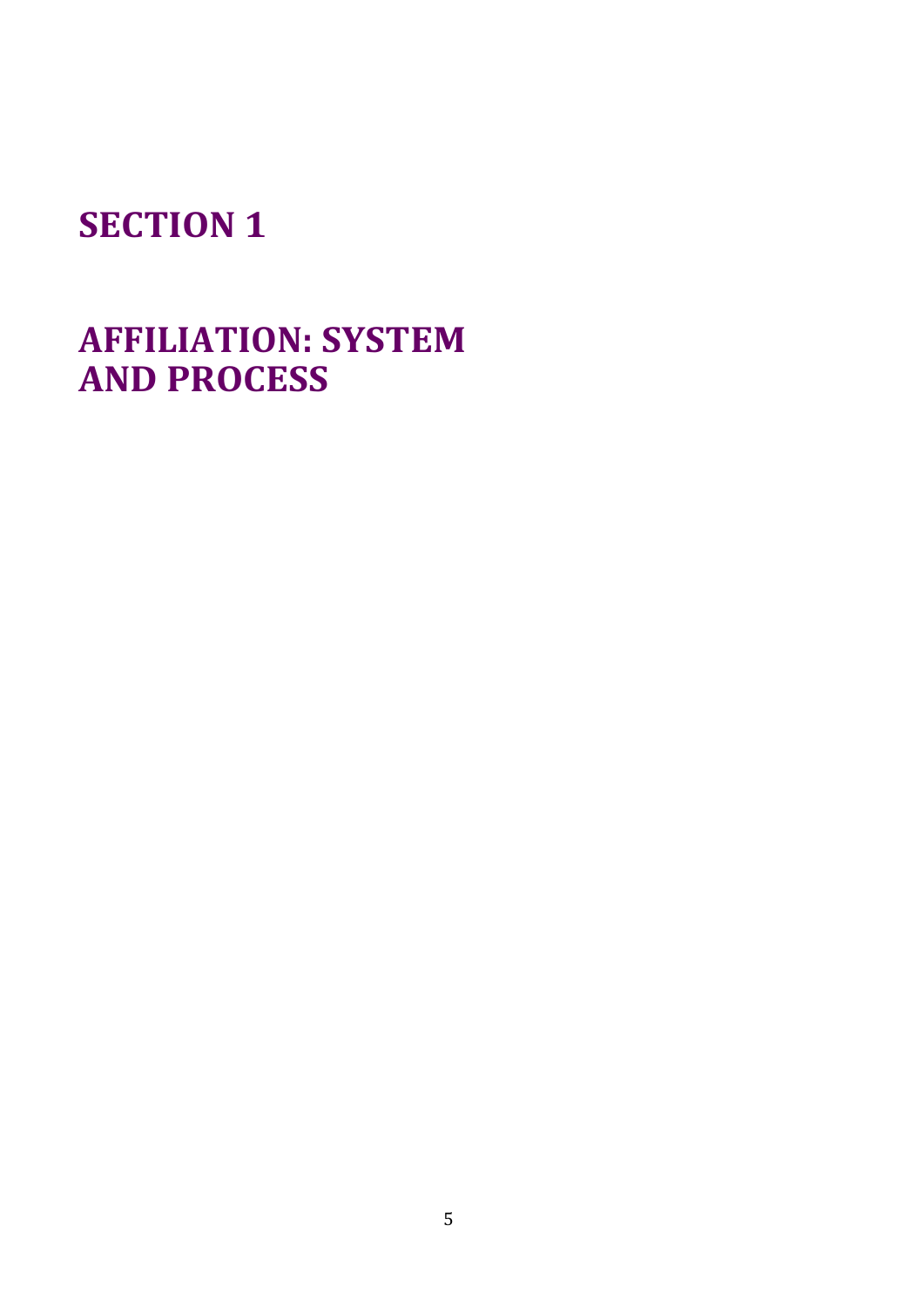## **WHEN YOU READ THIS HANDBOOK, YOU SHALL FIND:**



A Quick Recap Box is also given at the end of some chapters.

Therefore,

- Read the chapters carefully.
- Focus on the main points for each chapter given in pink coloured boxes.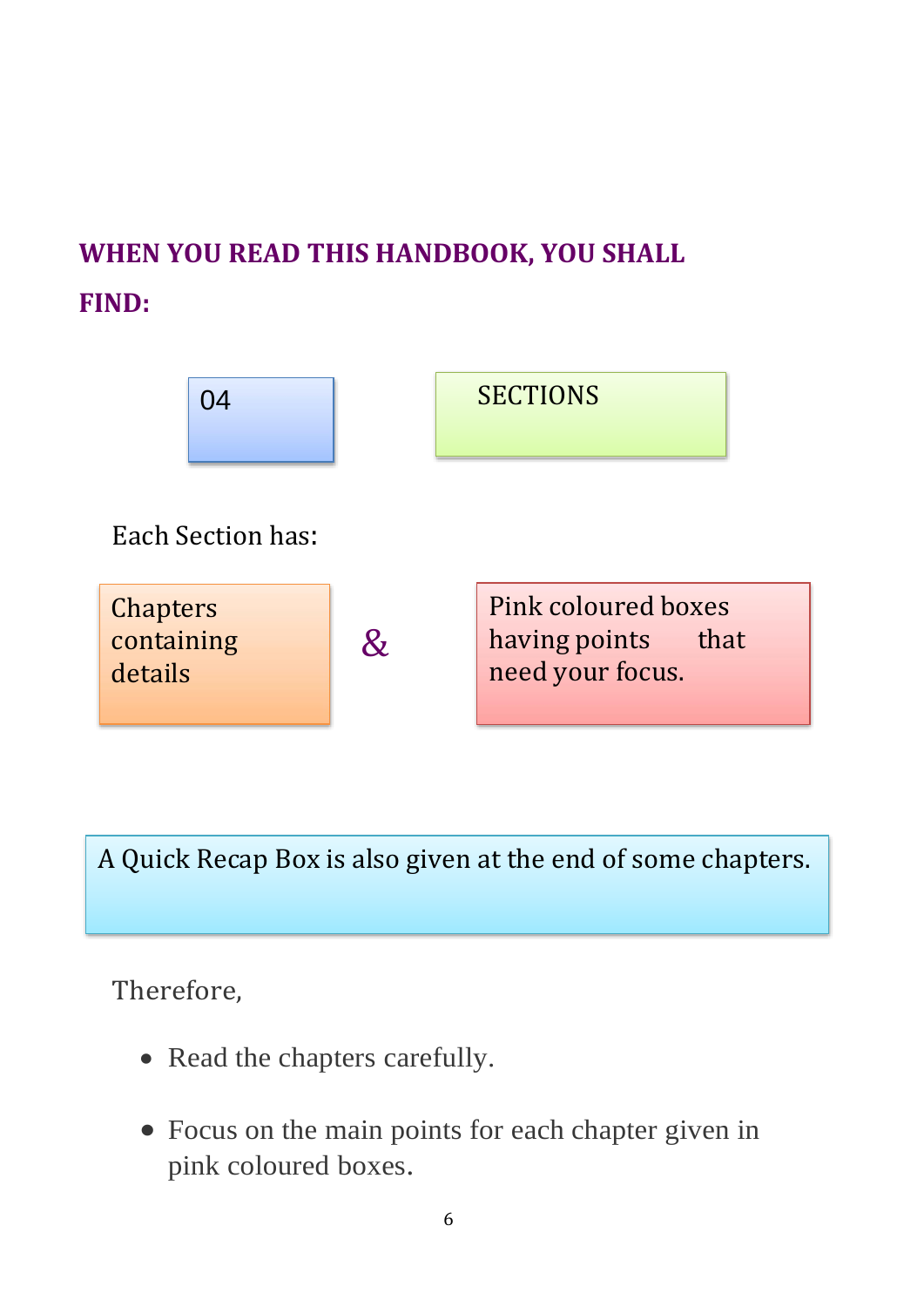**CHAPTER 1**

## **CBSE Affiliation: An Overview**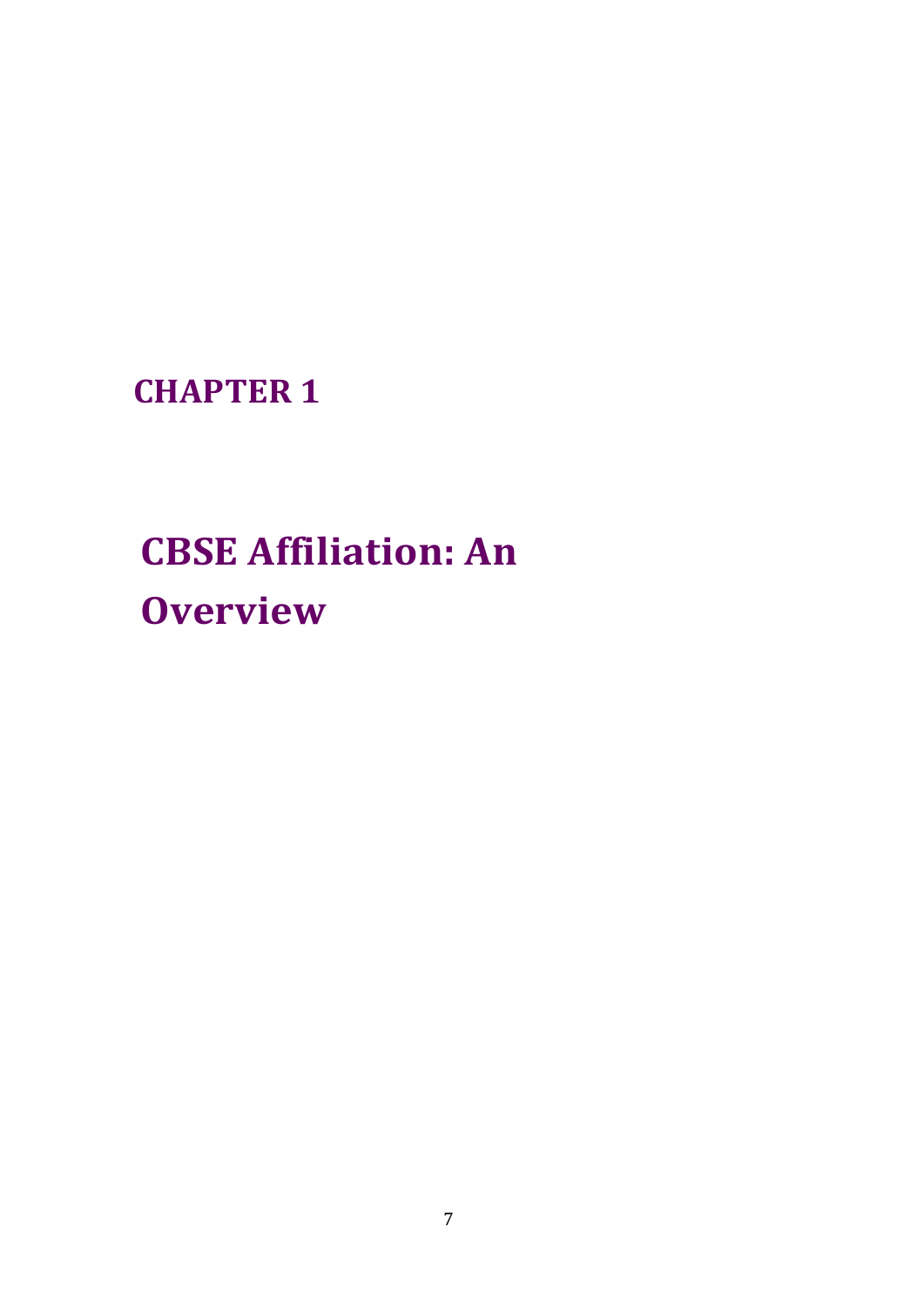# **EFFORT** FOR **TRANSFORMATION**

A GENUINE TRANSFORMATION THAT RESULTS FROM SUSTAINED **CONCERTED EFFORT IS LONG LASTING BECAUSE IT HAS A FIRM** FOUNDATION.



[\(www.pinterest.com](http://www.pinterest.com/) accessed on 26.01.2021)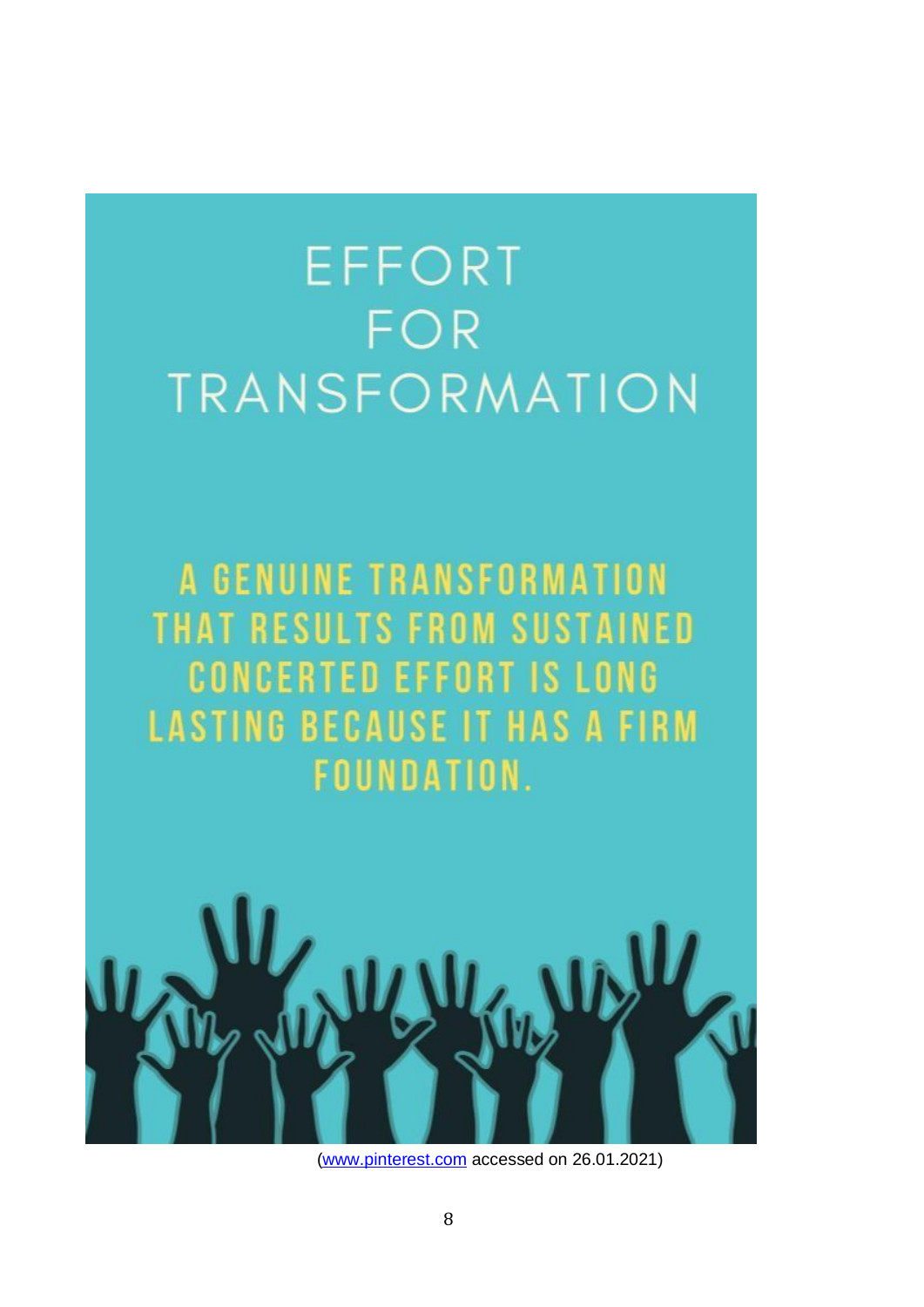The Central Board of Secondary Education (CBSE) is an examination conducting body under the Ministry of Education, Govt. of India. CBSE grants affiliation to the schools for conduct of Class X and XII Examination. CBSE is the only board in India that has **a pan-India and international presence**. **More than 26740 schools** are affiliated with the Board in India and **26 countries**. These schools include the Kendriya Vidyalayas, Jawahar Navodaya Vidyalayas, Government schools of Delhi, Chandigarh, Sikkim, Arunachal Pradesh and Andaman and Nicobar Islands, Ladakh (UT), Atal Utkrisht Vidyalaya, Odisha Adarsha Vidyalaya, Eklavya Model Residential Schools (EMRS), Sainik Schools and Private Independent schools including Innovative schools (selffinanced).

### **CBSE Affiliation Department:**

 CBSE Affiliation unit looks after all processes and systems required for affiliating schools under various categories. The CBSE Affiliation Byelaws, list of affiliated schools and various other details associated with Affiliation are available at the website **<http://saras.cbse.gov.in/>** . You can also access the Affiliation website through the main CBSE website [www.cbse.gov.in.](http://www.cbse.gov.in/)

**The Board has neither appointed/authorised any agency/advisors to offer Affiliation-related services nor the Board encourages such unethical practices. The Board also requests to all the stakeholders and general public not to act on the basis of such false claims made by any unauthorised elements and visit Board's affiliation website at link: <http://saras.cbse.gov.in/> or refer CBSE affiliation byelaws/SARAS Manual for information and activities of the Affiliation (Circular No. 08/2021 dated 10.05.2021)**

### **CBSE Affiliation Byelaws: -**

 Every school seeking fresh affiliation/up-gradation to higher levels/ switchover from other Boards etc. are to be guided by the CBSE Affiliation Bye-laws. Affiliation Bye Laws have been developed:

| 1) To formulate the parameters for transparent and unbiased Decision |  |
|----------------------------------------------------------------------|--|
|----------------------------------------------------------------------|--|

2) To ensure certain standards in the schools being affiliated

3) To define the framework within which the activities of the schools would be conducted

4) To ensure the spirit of value- based education, fairness and in confirmity with the Rules.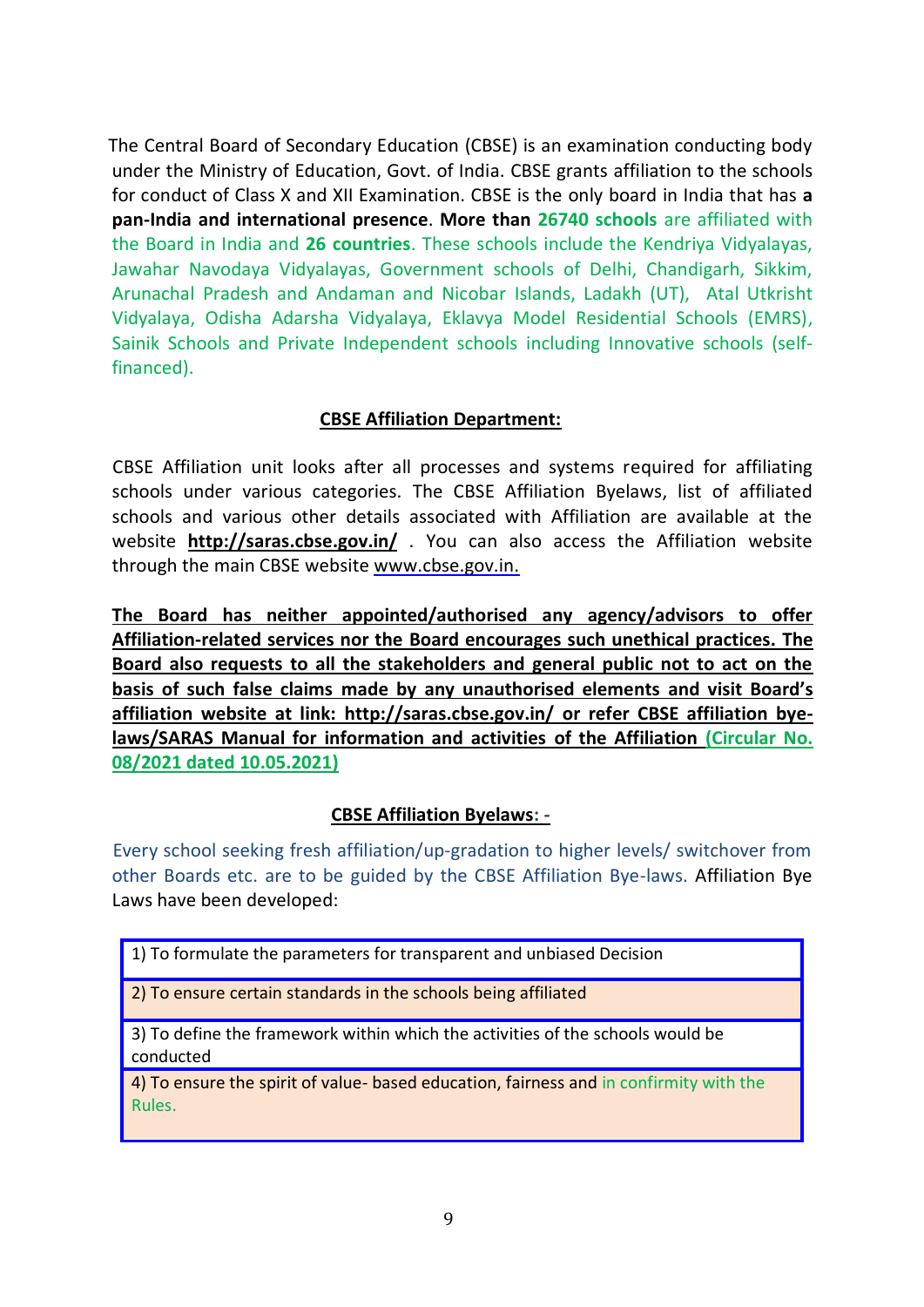